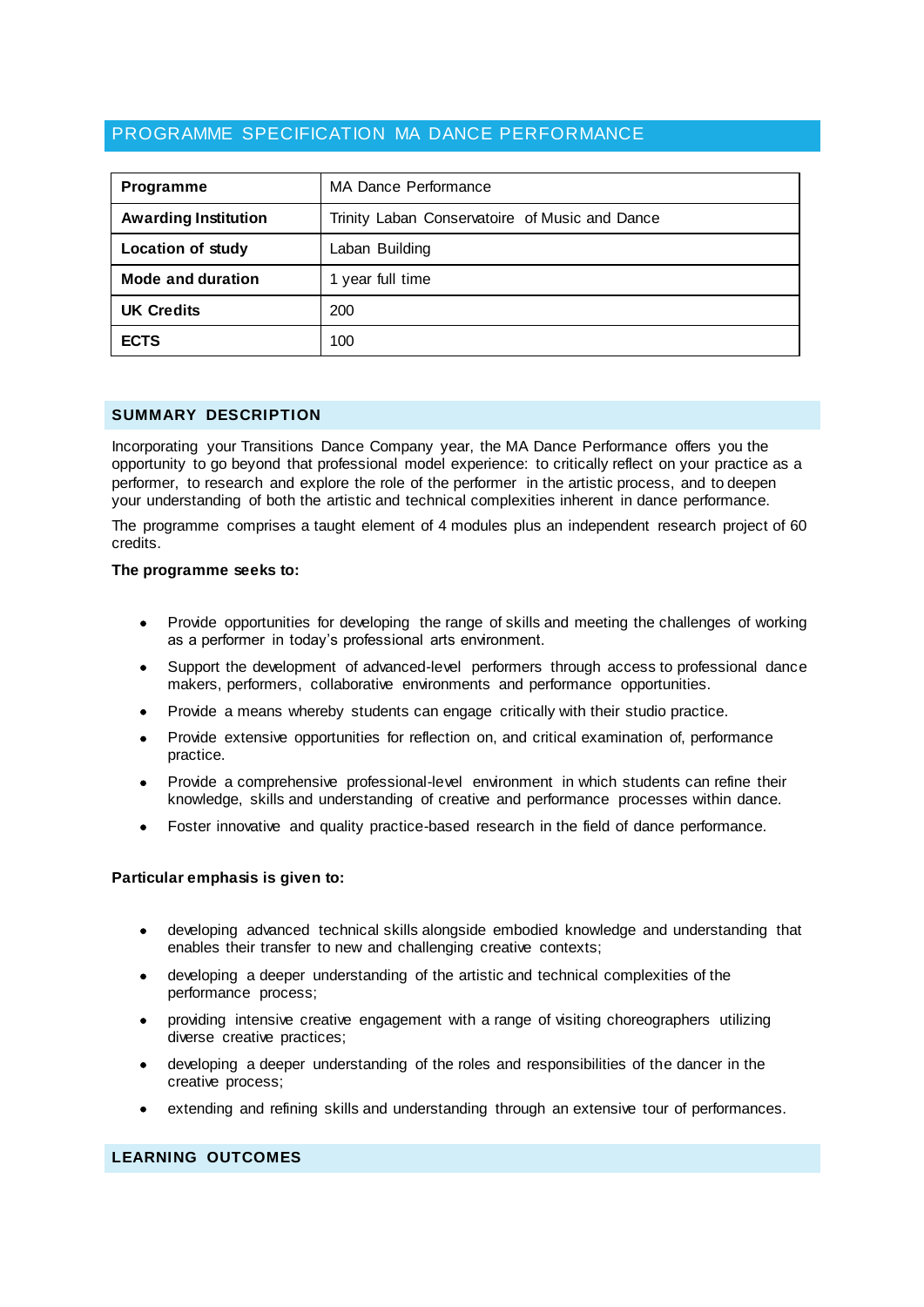On successful completion of this programme, a student will be expected to be able to demonstrate:

#### **Knowledge and understanding**

- Apply technical knowledge and understanding to new and unfamiliar contexts
- Demonstrate a knowledge of creative processes, and of newly devised works in the act of performance
- Demonstrate a knowledge of the interconnection between theory and practice as it relates to dance performance
- Reflect on, and give an intelligent and critical account of, devising and performance processes
- Reflect on, and give an intelligent and critical account of, one's own development and role as a performer

#### **Skills**

- Undertake independent research in the field of dance performance, and disseminate this to a wider professional public
- Demonstrate an advanced level of technical skill in a wide variety of performance contexts
- Demonstrate a high level of artistry in the creative and performance processes in a variety of environments and in different modes of working
- Contribute intelligently and constructively to the creative process and adapt to changing demands

#### **Values and attitudes**

- Work independently, take initiative, and exercise personal responsibility for one's own performance practice
- Demonstrate a professional approach within the company context
- Exercise a professional and responsible attitude to one's own performance practice, including an understanding of the relationship between personal endeavour and collaborative enterprise
- Make individual choices and decisions in relation to performance practice
- Respond critically to issues in artistic and creative environments, especially those concerning the performer and performance practice

# **GRADUATE ATTRIBUTES**

Trinity Laban Graduate programmes prepare artists and practitioners to contribute to the leadership and future development of the global creative ecology in a sustainable and responsible way. Those who have participated in a graduate programme should be able to:

1. Investigate and interrogate their practices in relation to existing bodies of knowledge and associated theoretical, critical and creative contexts to understand how their practice is situated

2. Design systematic and creative research processes and practices, transferring these into a variety of practical and performance contexts

3. Adopt play and openness within research processes to compliment frameworks that enable purposeful engagement in practice

4. Demonstrate emergent original thinking, and understand how this relates to practice and the conceptualisation of work in their discipline

5. Develop significantly refined practice skills in order to produce socially and ethically aware processes and products, enabling the individual to participate as creative and artistic leaders and as global citizens

# **CURRICULUM**

#### **Structure**

The programme commences at the beginning of September each academic year and continues until the end of September of the following year (13 months). Study is only available full time.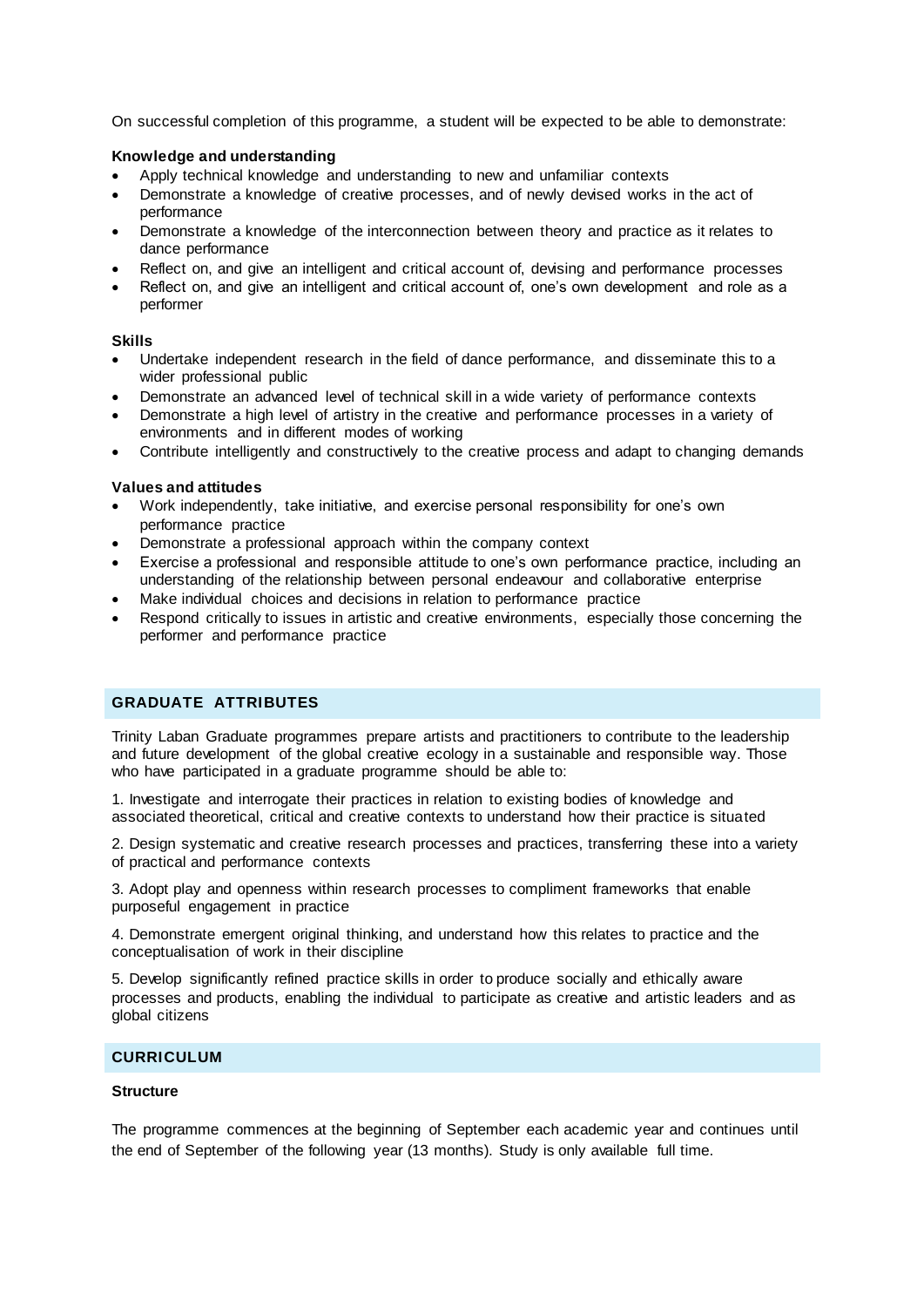| <b>Module Title</b>                         | <b>Module</b><br>Code | <b>Module</b><br><b>Credits</b> | Core/<br><b>Elective</b> | Compensation<br>Yes/No | Level |
|---------------------------------------------|-----------------------|---------------------------------|--------------------------|------------------------|-------|
| Advanced Technical<br>Practice              | D70017                | 30                              | Core                     | Yes                    | 7     |
| Performer in the Creative<br><b>Process</b> | D70018                | 40                              | Core                     | <b>No</b>              | 7     |
| Dance Performance                           | D70019                | 40                              | Core                     | No.                    | 7     |
| Res Lab                                     | D70002                | 30                              | Core                     | No.                    | 7     |

#### **Project/Dissertation Module**

| Project | 70008<br>◡ | 60 | -<br>Core | No |  |
|---------|------------|----|-----------|----|--|
|         |            |    |           |    |  |

#### **Key Progression Points (if applicable)**

The programme consists of a single part, however there is a progression point at the end of the taught programme (summer term). Students who have yet to complete the taught modules due to failure or deferral may be required to complete any outstanding assessments before embarking on the Project.

Where an assessment component is failed, one resit may be permitted at the discretion of the Assessment Board (or the Interim Assessment Panel, subject to confirmation by the Assessment Board). The mark will be capped at the minimum pass mark of 50%. The date and mode of reassessment will be set by the Interim Assessment Panel or by the Assessment Board (depending on the timing of the assessment).

# **LEARNING AND TEACHING**

#### **Total contact hours: approximately 35 hours per week**

#### **Total self-directed study hours 1050**

#### **Total learning and teaching hours 2000 hours**

#### **Learning and teaching methods**

A primary focus of the programme is to provide - through membership of Transitions Dance Company - a learning environment which closely resembles and prepares students for a professional company context. This is reflected in the emphasis on studio practice; on the structure of the working day, which routinely begins with a company class; on extensive touring and performing opportunities; and on the leadership and guidance of the Artistic Director of the company.

 Technical skills are developed through daily technique classes. Through an investigative focus on three contrasting but complementary dance techniques, students are encouraged towards a commonality of experience and understanding. Following the initial guided exploration that contributes towards assessment, additional stylistic approaches allow students to further develop their technical abilities to support choreographed work in performance.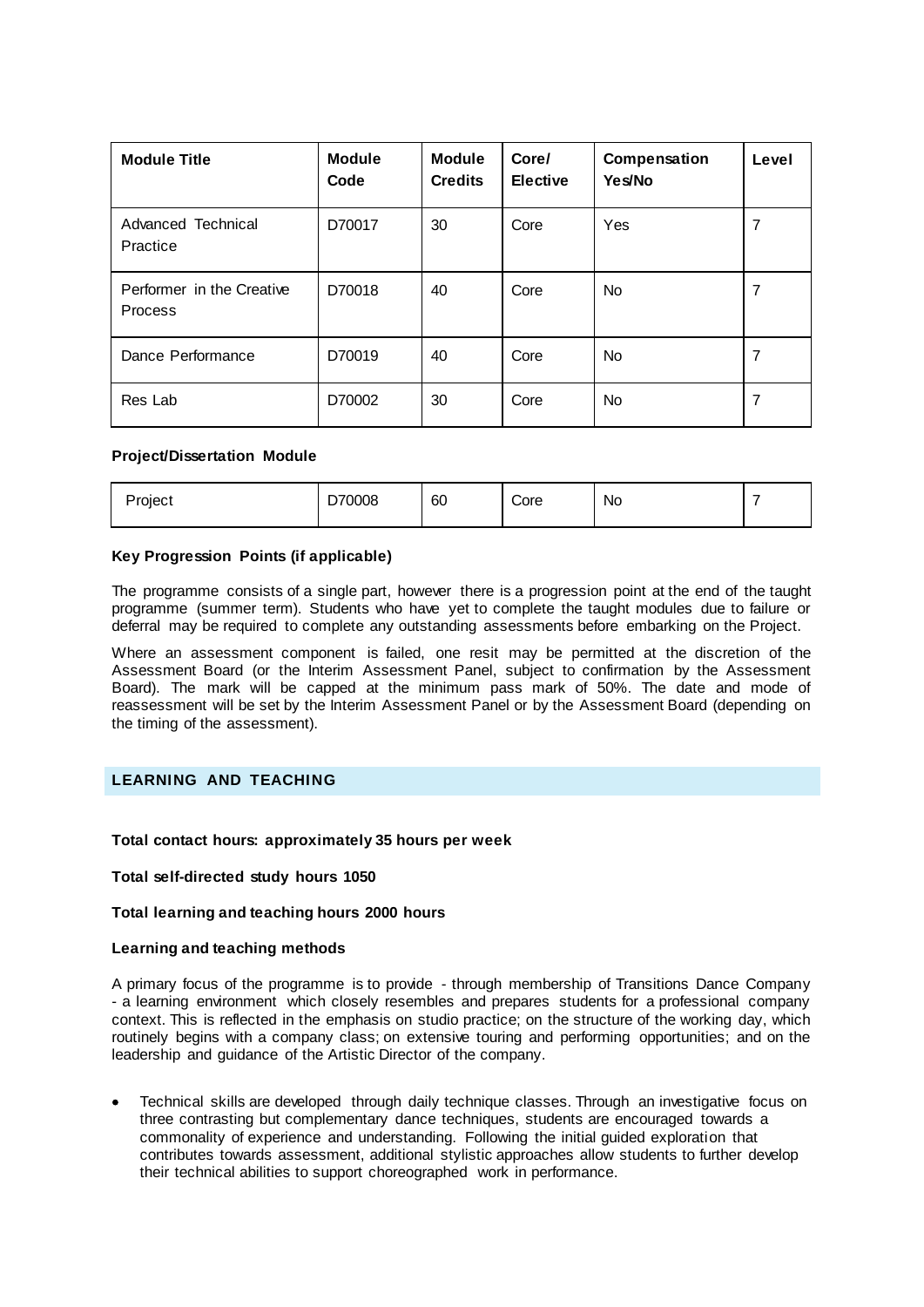- Three professional choreographers are selected to lead the students in intensive creative processes, which involve them in devising new works and introduce them to a range of choreographic styles and working methods.
- To prepare for the professional performance milieu, students normally undertake 15-17 performances over a three month period of national and international touring where they perform the repertory as well as improvised performances using the repertory as a starting point in a wide range of performance contexts - from small spaces with minimal production capacity, to wellequipped professional theatres. Students are led in this process by the Artistic Director with support from professional production staff.
- Reflection on both performance processes and individual development is encouraged in the studio and via seminars which relate closely to the phases of the practice being undertaken and the issues that arise from them.
- Contextualizing studies in the form of a series of lectures from practicing artists, and supporting group seminars, place the performance practice developed in the Transitions Dance Company experience into a wider arts context.

# **ASSESSMENT**

#### **Overview**

Assessment is through a variety of modes which evaluate skill related to performance practice and research, and which prepare you for engagement with the various modes in which the processes of performance practice and creative dance making are realized and in which related issues are critically examined and disseminated. Assessment modes include: assessment of performance practice (e.g. technical skill, dance performance) a journal demonstrating the student's ability to critically reflect on and contextualize their progress; lecture-demonstration, and a practice based research project, which test the student's ability to critically reflect on, synthesize and apply knowledge and understanding across both theory and practice.

#### **What do I have to do to pass?**

You must achieve a pass mark of at least 50% in each module in order to pass the programme. The mark awarded will reflect the extent to which you have met the descriptors set out in the level 7 marking criteria.

Compensation (the award of credit for a failed module) may be awarded for no more than one module (up to 30 credits), provided that a mark of no less than 45% has been achieved in the module to be compensated. Compensation is not permitted for the 40 credit modules, or the Project. Compensation may only be applied to the following module:

Advanced Technical Practice

Rules applying to compensation can be found in the Assessment Regulations for Taught Programmes. Compensation is agreed at point of award

# **AWARDS**

| Award                    | Level | <b>Credits</b> | <b>Classification</b> |                         | % reauired |
|--------------------------|-------|----------------|-----------------------|-------------------------|------------|
| Master of Arts           |       | 200            |                       | <b>With Distinction</b> | 70         |
| Postgraduate Diploma     |       | 140            |                       | <b>With Merit</b>       | 60         |
| Postgraduate Certificate |       | 60             |                       | Pass                    | 50         |

All modules contribute to the overall aggregate mark and are weighted according to credit.